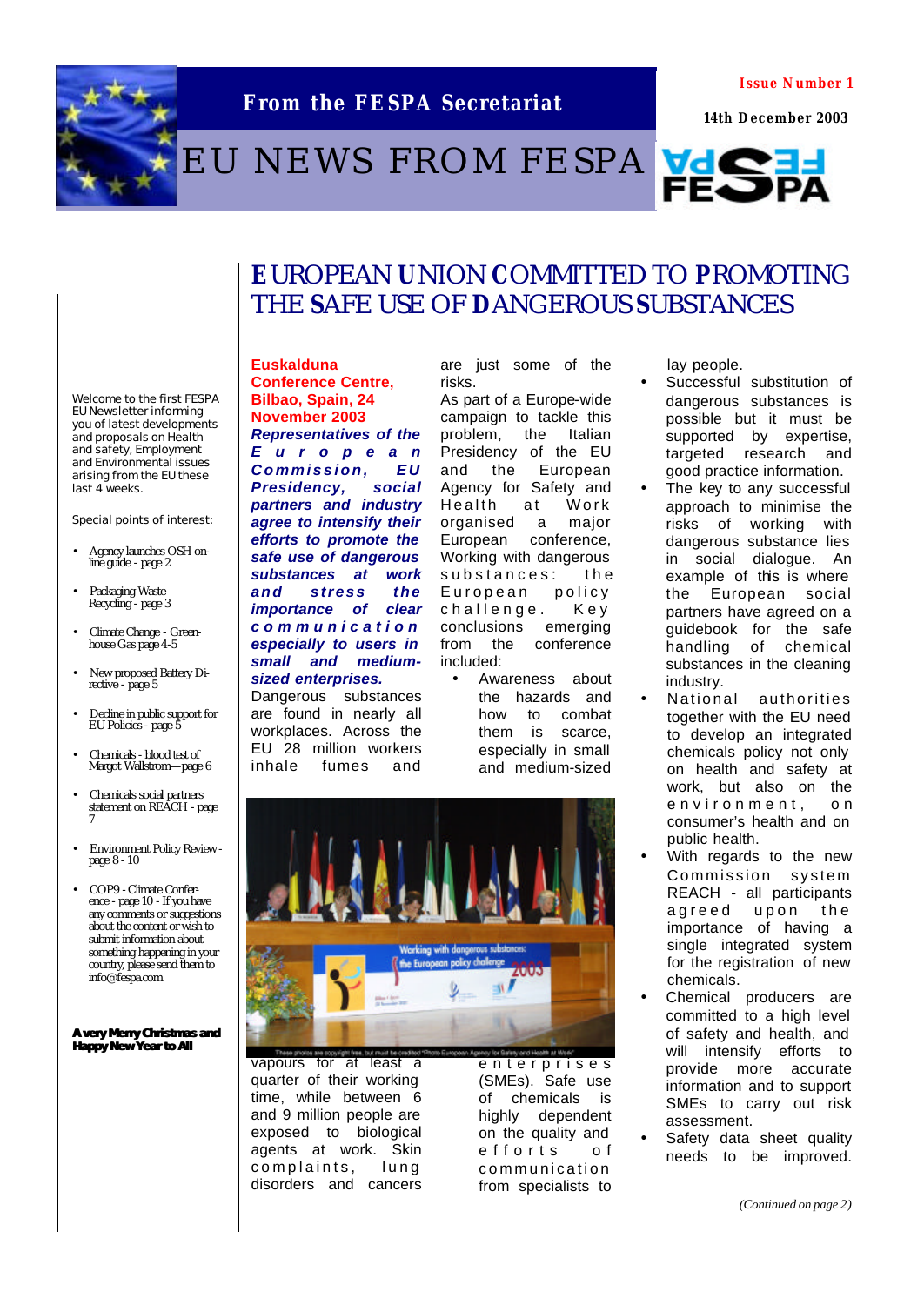### SAFE USE OF DANGEROUS SUBSTANCES (CONT.)

#### *(Continued from page 1)*

- Surveys have shown that many are not complying with regulations and are particularly poor in content regarding preventive measures in the workplace.
- Information about successful initiatives from the Member States needs to be transferred to EU level. More cooperation needed at EU level regarding sectoral initiatives. substitution policies, and targeted research.
- It will be the task of the European Agency for Health and Safety at Work to bring together

existing information about health risks from the use of dangerous substances and to spread them throughout the present and future Member States, together with risk avoidance and risk reduction strategies which have shown to be successful.

Key speakers at the colloquium included Roberto Maroni, Italian Minister for Labour and Social Affairs, Odile Quintin, Director General of the European Commission's DG Employment and Social Affairs and senior

representatives of the Economic and Social Committee and European social partners.

Commenting on the outcome of the Closing Event, the Agency's director Hans-Horst Konkolewsky said: "Thanks to the strong commitment and active involvement of national authorities, social partners and companies, the Agency's campaign on dangerous substances at work has succeeded in focusing attention on one of the most important potential health risks across the European Union. I am very pleased with the outcome of the Closing Event, as both the political decision makers and industry agreed a number of important steps to further promote the safe handling of dangerous substances at work."

## *at http:// sme.osha. eu.int/ provides access to a wide range of practical information*

*web feature* 

### **A**GENCY LAUNCHES ON-LINE **OSH GUIDE** FOR **S**MALL AND **M**EDIUM BUSINESSES

#### *The European Agency has launched a new online guide of occupational safety and health advice for Europe's 19 million small and medium-sized enterprises (SMEs).*

According to European research, the fatal accident rate in enterprises with fewer than 50 workers is around double that of larger companies. And with more than 75 million EU workers employed in the SME sector, preventing workrelated accidents and ill health in SMEs is one of the EU's most pressing safety and health issues.

As well as presenting information on the Agency's own activities such as its SME funding schemes and information projects, the web feature at http://sme.osha.eu.int/ provides access to a wide range of practical information. This covers key risks such as accidents, dangerous substances (the focus of this October's European Week for Safety

and Health at Work campaign) and work -related stress, as well as important SME employment sectors such as construction and fisheries.

In addition to the web feature, a new CD-ROM provides details of more than 50 innovative accident prevention projects supported by Agency's first SME funding scheme. Promoting health and safety in Europe's SMEs is published in five languages (DE, EN, ES, FR and IT) and reports on a scheme, which an independent evaluation concluded has benefited more than 500,000 SMEs. The CD-ROM and web feature will help even more companies learn about the many innovative ideas for the information, training and exchange of good practice in the field.

The new web feature was unveiled on Wednesday 1 October at an international conference in Rome on oc-

cupational safety and health in SMEs organised by the Italian Presidency in cooperation with the EU. Speaking at the launch, Agency Director, Hans-Horst Konkolewsky, commented: 'SMEs employ two out of every three workers in the EU, but many have difficulties managing their safety and health obligations due to a lack of knowledge and resources. The Agency's web feature will help bridge this gap by allowing Europe's access to safety and health information, which is up-to-date and practical. We hope that it will contribute to improved safety and health performance across the sector.'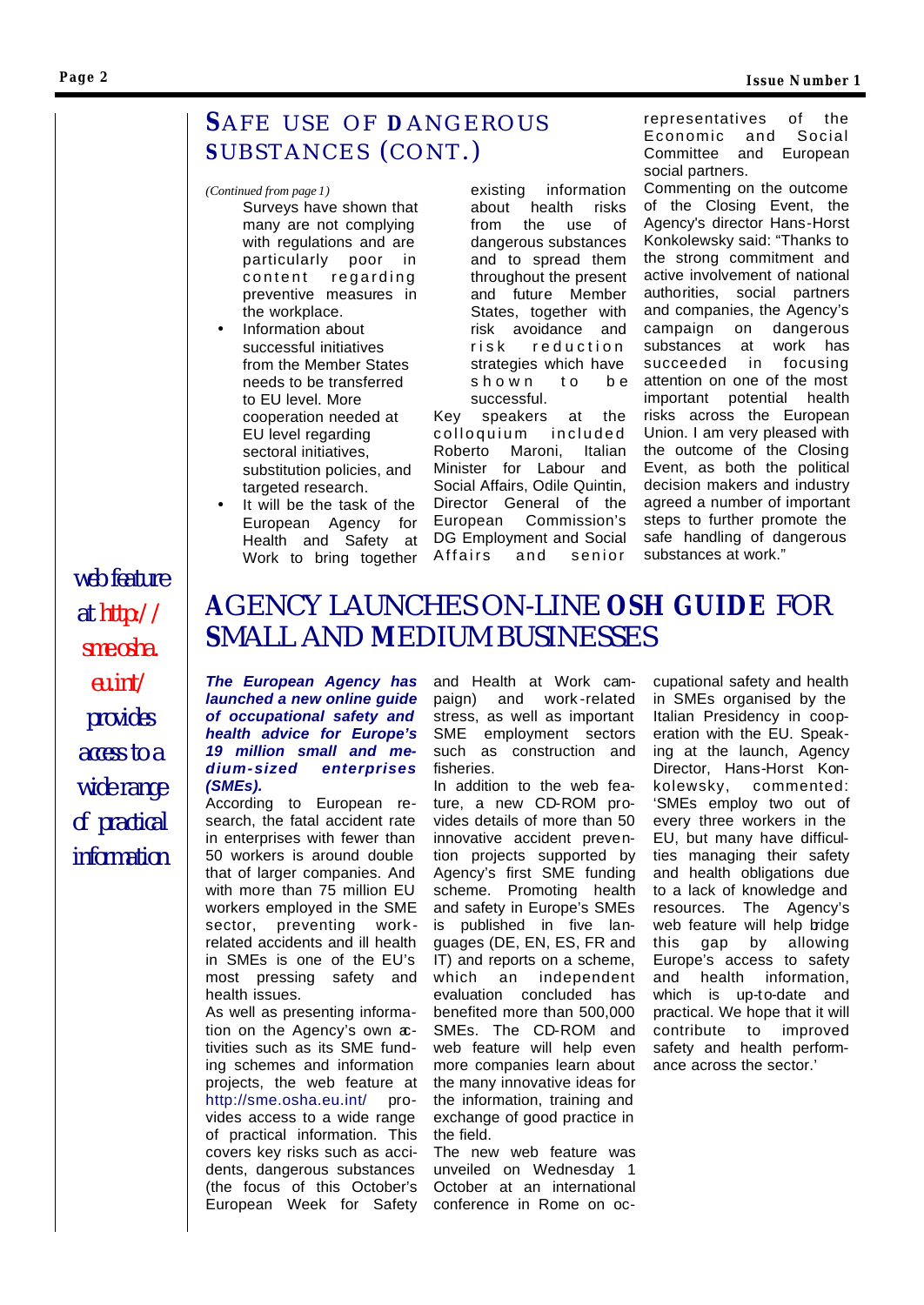## **P**ACKAGING **W**ASTE - **R**ECYCLING

#### Brussels: 8 December 2003

#### **Packaging waste: Recycling will be more than doubled**

*The European Commission welcomes the agreement reached by the European Parliament and Council conciliation committee to increase the minimum recycling targets for packaging waste from 25 to 55% by 2008. Environment Commissioner Margot Wallström commented: "I am happy that the agreement now opens the way for a substantial increase in the recycling of packaging waste. It will enable consumers to actively participate in recycling schemes and show their commitment to a more responsible management of packaging waste."*

#### **Details of the agreement**

The agreement overcomes the last hurdles in a long debate on the revision of the 1994 Packaging and Packaging Waste Directive. The final debate mainly focused on two issues: whether incineration of packaging waste should count as 'recovery' or not, and the deadline for Greece, Ireland and Portugal and accession countries to

achieve the targets of the Directive.

Recent judgements by the European Court of Justice had clarified that incineration of municipal waste in incinerators is to be considered a disposal operation if the main purpose of the operation is to dispose of the waste. Recovery of the contained energy as heat or electricity would not change this classification. This also meant that packaging waste incinerated in such installations could no longer be counted for the recovery targets of the Packaging Directive. Several Member States had used incineration as part of their strategy to fulfil the EU targets and were now faced with falling short of the targets under the new interpretation. The solution found allows Member States to continue to count incineration for the EU targets but also foresees a general review of this issue in the framework of the EU Thematic Strategy on Waste Prevention and Recycling, which is in preparation.

In a compromise between the European Parliament and the Council, the deadline for Greece, Ireland and Portugal

#### **Overview of main changes**

to achieve the targets has been set as 2011. This reduces the additional delay compared to the other 12 Member States from currently four to three years. The deadline for accession countries will be set under a new proposal which the Commission intends to issue shortly. With a view to the forthcoming accession, this will allow the new countries to fully participate in the decision making



Every year, Sorepa collects and recycles 100,000 tonnes of waste in France and Germany

#### process on their transition periods. **Next steps**

The agreement by the conciliation committee now must be confirmed in third reading by Council and Parliament. The new Directive is likely to enter into force in early spring 2004 and will need to be transposed into national legislation by autumn 2005.

|                         | 1994 Directive                  | 2001 Commission Proposal                                                                                                                                                            | <b>Conciliation Agreement</b>                                            |
|-------------------------|---------------------------------|-------------------------------------------------------------------------------------------------------------------------------------------------------------------------------------|--------------------------------------------------------------------------|
| <b>Deadlines</b>        | EU 12: 2001<br>GR, IRL, P: 2005 | EU 12 : 2006<br>GR, IRL, P: 2009                                                                                                                                                    | EU 12: 2008<br>GR, IRL, P: 2011                                          |
|                         |                                 | Acceding States: varying transi-Acceding States: to be addressed Acceding States: to be set in a<br>tion periods (Accession Treaty) after end of accession negotiation hew proposal |                                                                          |
| Recovery target         | 50-65%                          | 60-75%                                                                                                                                                                              | 60% (no maximum; incineration<br>with energy recovery may be<br>counted) |
| Recycling target        | 25-45%                          | 55-70%                                                                                                                                                                              | 55-80%                                                                   |
| <b>Material targets</b> | All materials 15%               | Glass 60%<br>Paper 55%<br>Metals 50%<br>Plastics 15%<br>-- Wood                                                                                                                     | Glass 60%<br>Paper 60%<br>Metals 50%<br>Plastics 22.5%<br>Wood 15%       |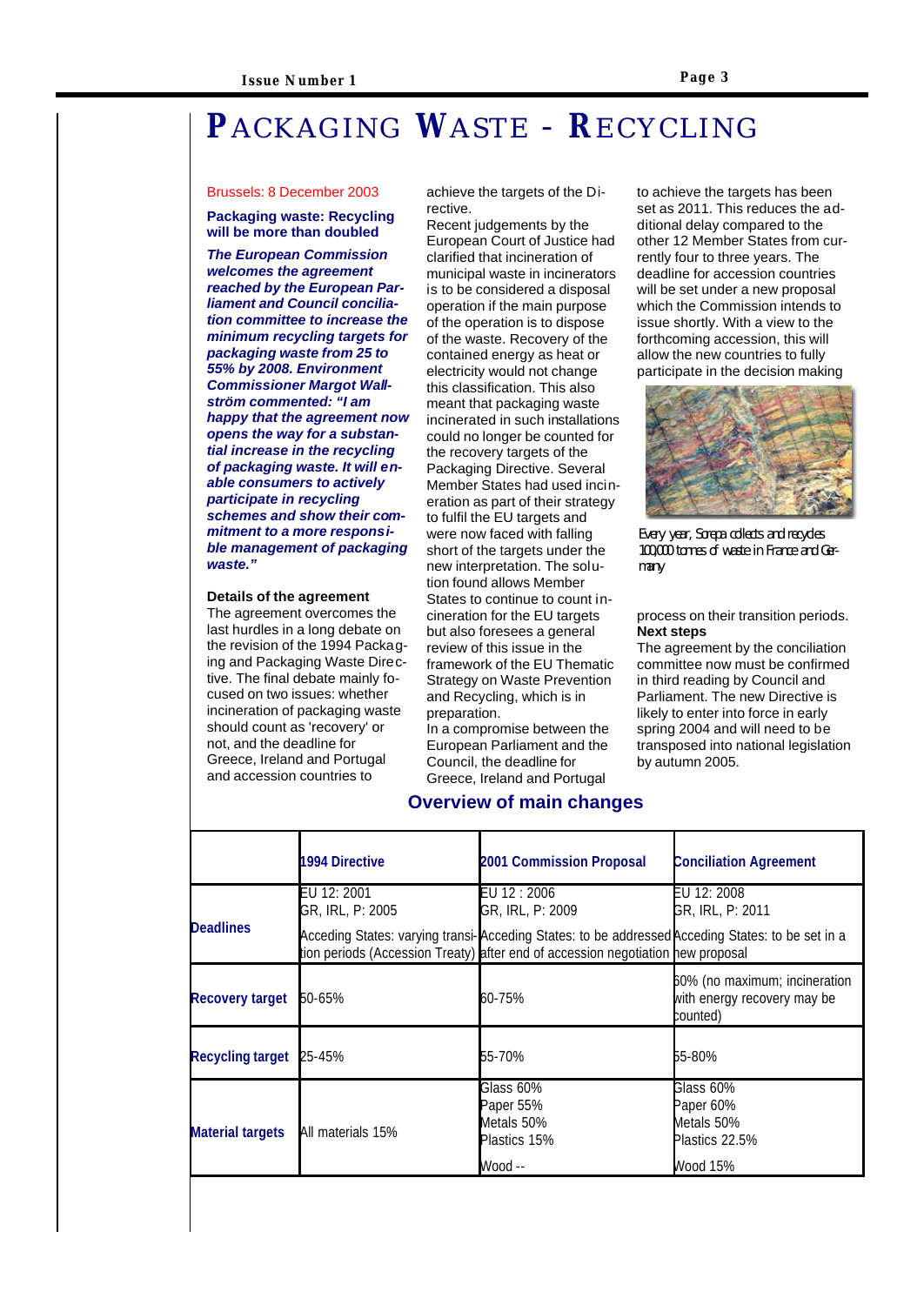## **C**LIMATE **C**HANGE**: M**ore action required from **M**ember **S**tates to cut greenhouse gas emissions

Brussels, 2 December 2003 *The European Union will miss its emission targets under the 1997 Kyoto Protocol, unless EU Member States implement additional measures and policies to reduce greenhouse gas emissions. This is the conclusion of a progress report just adopted by the European Commission. The report states that the decreasing emission trend since 1990 has been reversed in 2000 and 2001. Based on Member States projections the report concludes that with existing domestic policies and measures alone, EU as a whole and 13 out of 15 Member States would miss their emission reduction targets. Under the Kyoto Protocol, the EU has committed itself to reducing its greenhouse gas emissions by 8% from 1990 levels by 2008-2012. In letters to all 15 Ministers for Environment of the Member States, Margot Wallström, Commissioner for Environment, urges especially those Member States that have not yet done so to identify additional measures that are needed to meet the Kyoto targets. In addition the Member States should fully and speedily implement the measures adopted by the European Union.*

"The figures in the report show that the policies and measures taken in the Member States so far will not be enough. Unless more is done, the EU as a whole and the majority of its Member States will miss their Kyoto emission targets," said Environment Commissioner Margot Wallström. "This is serious. Time is running out. Measures that the EU and Member States have not put in place over the next two or three years will not help us to achieve our Kyoto targets. I have written to the Member States to alert them to this fact. I propose that Member States and the EU identify in the course of next year the additional measures that are needed to meet our Kyoto targets. From the European Climate Change Programme we know that Kyoto can be implemented within existing technologies, provided we want to use

them."

In her letter Mrs Wallström underlines the necessity for Member States to:

keep the ambitious timeline for implementation of the EU emission trading directive and be restrictive when it comes to the allocation of emission allowances. In this respect, the Commission intends to adopt the monitoring guidelines, endorsed by the Monitoring Committee last week. This shows that the EU is sticking to the ambitious timeline set out in the directive. revisit and update national policies and measures within the next 12 - 18 month, as already currently underway by some Member States. include more substantive information into the projections on the supplemental use of the Kyoto flexible mechanism as was decided recently in Parliament and Council on the new monitoring



#### mechanism.

Mrs Wallström also announced a Communication during the first half of 2004 to develop options for further common and co-ordinated policies and measures under the European Climate Change Programme as a "complement to Member States action".

The new monitoring report states that if Member States did not take further measures, total emissions in the EU of the 6 greenhouse gases $(1)$ widely considered to be contributing most to climate change are projected to increase by almost 2% from their 2001 levels<sup>(2)</sup> by 2010<sup>(3)</sup> . In relation to 1990 levels that would represent an emission reduction of only 0.5% instead of the 8% that the EU committed itself to achieving. (See graph 1)

#### **Situation in individual Member States**

Under existing policies and measures only the **United Kingdom** and **Sweden** will reach their agreed share of the EU greenhouse gas emission target. (See graph 2) Assuming that no additional measures and policies are taken **Spain** would be the worst performer with projected emissions over 30% above its commitment. Also **Denmark** would be significantly above its commitment, even if correction is made for electricity trade in 1990. **Austria**, **Belgium** and **Ireland** are projected to emit 20% more emissions in 2010 than their commitments allow.

A number of Member States have already identified additional policies and measures, some of them based on the implementation of EU Directives, in order to further decrease emissions. According to their projections, total EU emissions would decline by another 6.7%, amounting to a fall of 7.2 % from 1990 to 2010. But even that would still leave a shortfall of almost 1% for the EU to meet its 8% commitment. Therefore, more stringent policies and measures from Member States are of utmost importance in order to comply with the Kyoto Protocol. The countries which would be able to reach their targets with the additional policies and measures that they have identified are **Finland, France, Greece** and **Ireland**. **The Netherlands** would be close to reaching it.

This year's projections of greenhouse gas emissions for the EU in 2010 show considerably higher emissions than the projections of the previous year. This is in particular due to the fact that **Germany**(4) has considerably revised its former projections. Germany is now projecting itself to marginally missing its commitment with its existing policies and measures.

#### **Candidate countries**

The progress report also includes data currently available from the 10 countries acceding to the European Union next year. They all have ratified the Kyoto Protocol and have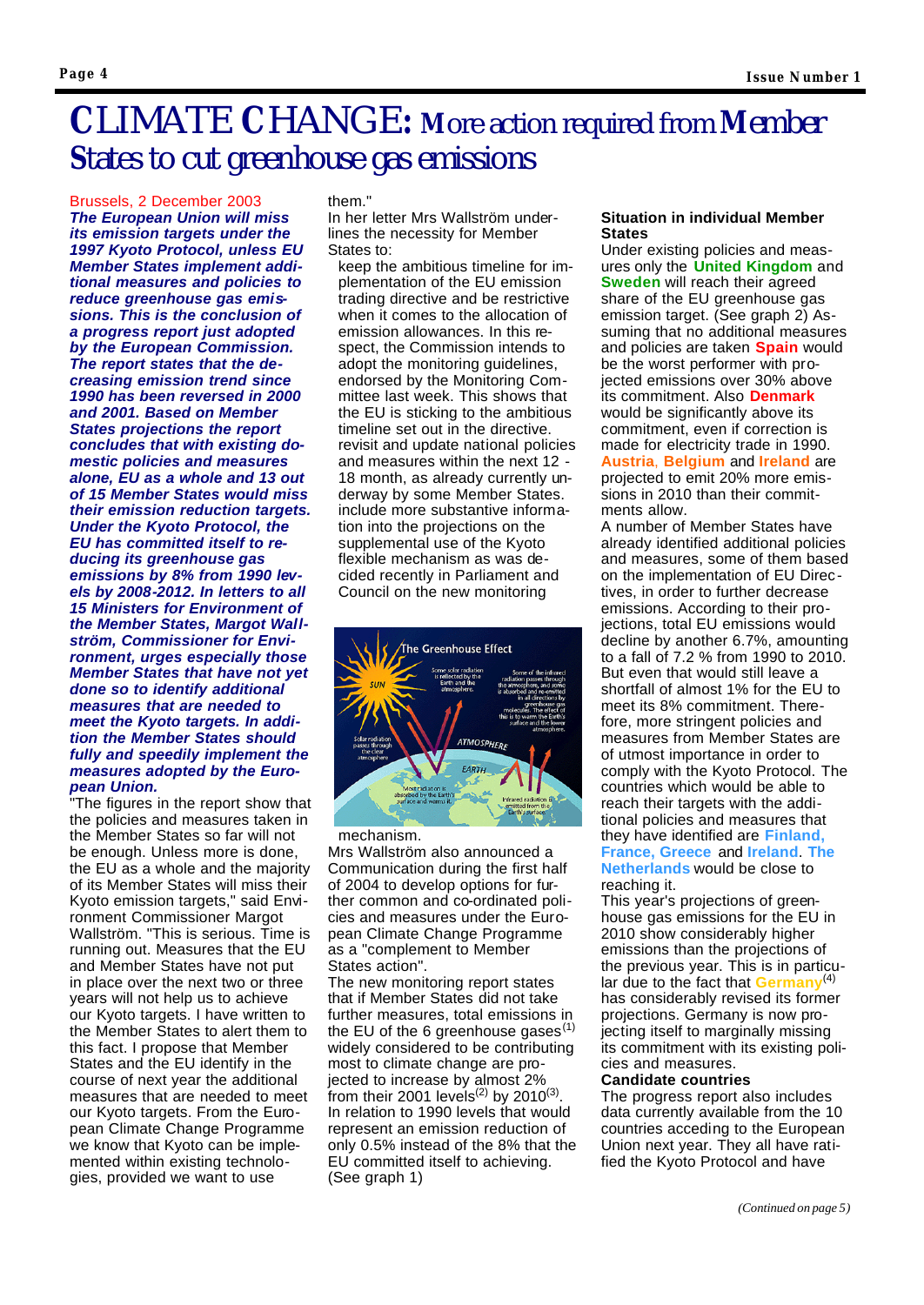#### *(Continued from page 4)*

individual commitments to reduce their greenhouse gas emissions between 6% (**Hungary** and **Poland**) and 8% (all remaining 8 accession countries) between 1990 and 2008 - 2012.

The emissions in these countries are projected to stay significantly below the levels from 1990 except in **Slovenia**, which would miss its target, and **Hungary**, which would just reach its commitment. The **Baltic States** would achieve the biggest reduction by cutting their emissions by more than 50% from 1990 to 2010.

#### **European Climate Change Programme**

The policies and measures resulting from the European Climate Change Programme, which the European Commission launched in March 2000, will assist Member States in reducing their emissions. The most important of these is the EU emission trading scheme which will start in 2005, covering almost 50% of the emissions of the EU. Under this scheme, the EU Member States will set limits on CO2 emissions from energyintensive companies by issuing allowances as to how much CO2 these companies are allowed to emit. Reductions below the limits will be tradable

#### **Background**

The data used for this analysis and projection was compiled from Member States and published by the EEA in May of this year. It shows that, after a significant initial decrease, greenhouse gas emissions in the EU went up by 0.3% between 1999 and 2000, and by another 1% between 2000 and 2001.

In 2001, the latest year for which figures are available, the EU's greenhouse gas emissions stood at 2.3% below their levels in 1990. A considerable part of the initial progress was due to large cuts in emissions in **Germany** (18.3%, about half of which is estimated to be the consequence of economic restructuring in former East Germany) and **the UK** (by 12%, part of which is due to the move from coal to gas) as well as **Luxembourg** (by 44.2%, much of which is a result of the restructuring of the steel industry).

### **P**ROPOSED NEW **EU** BATTERY DIRECTIVE

*The European Commission has adopted a Proposal for a new Battery Directive, which will require the collection and recycling of all batteries placed on the EU market. It aims to prevent spent batteries ending up in incinerators or landfills and therefore to recover the various metals used in batteries. Due to the metals they contain, batteries pose environmental concerns when they are incinerated or landfilled. Since thousands of tonnes of different metals are used in battery production, their collection and recycling will also contribute substantially to saving natural resources. The proposed Directive aims to create an EU-wide framework for national battery collection and recycling schemes and will enhance the proper functioning of the internal market. An Extended Impact Assessment, carried out by the Commission in the preparation of this Proposal, has identified the proposed measures as the most sustainable policy options from environmental, economic and social points of view.*

"By aiming to ensure that no spent batteries leak out of the collection and recycling system, this proposal will protect us and the environment from the risks that old batteries pose when they are incinerated or end up in landfills," said Margot Wallström, Commissioner for the Environment. "Discussions on a new Battery Directive have been on-going for several years and today we are presenting a concrete and well-balanced Proposal. Its implementation will encourage environmentally friendly behaviour from all actors involved in the battery life-cycle. Most importantly, consumers will have to contribute to environmental protection by bringing back their spent batteries to collection points."

#### **E**UROBAROMETER: DECLINE IN PUBLIC CONFIDENCE BUT CONTINUED STRONG SUP-PORT FOR EU PRIORITIES

*The latest Eurobarometer opinion poll, from which preliminary results were published on 9th December, reveals a general decline in public confidence since the previous survey carried out in the spring. This is reflected in growing concerns about the economic and employment outlook for next year and a decrease in confidence in public institutions in general. This increased sense of pessimism appears to have affected people's attitudes towards the European Union and its institutions. Despite this, those who feel their country's membership of the EU is a "good thing" still outnumber by more than three-to-one those who do not. The survey is notable for the very uneven shifts in opinion from Member State to Member State.* 

"These results highlight the growing sense of pessimism felt by people right across the European Union," commented Commission President Romano Prodi. "While public support for the key EU policies remains generally strong, we cannot afford to ignore the fact that this support has declined markedly over the past six months. Bitter disputes like that over the Stability and Growth Pact and unseemly horse-trading between national governments detract from the good work which is going on in the EU to build a better society for everyone."

The Eurobarometer survey for autumn 2003 was carried out in the 15 current Member States between 1 October and 7 November 2003. It questioned 16,082 people over the age of 15 about their attitudes to the EU and other issues of current political and social interest. The previous Eurobarometer was carried out in March and April and the full results were published in July.

The results published are preliminary and touch on just a cross section of the items covered. The full report will be available by February at the latest.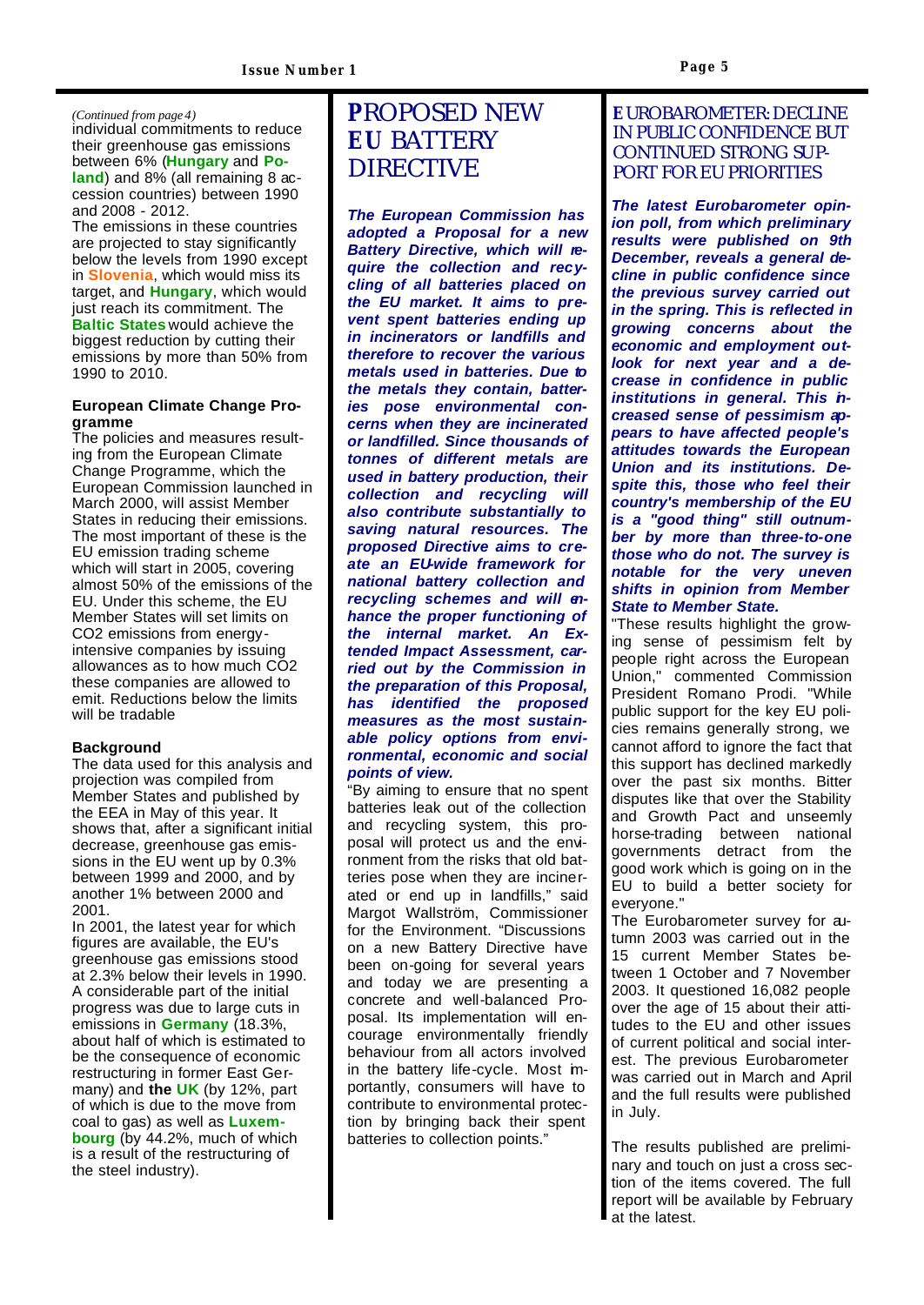### **PRESENCE OF PERSISTENT CHEMICALS IN THE HUMAN BODY - RESULTS OF COMMISSIONER WALLSTROM'S BLOOD TEST**

#### 6 November 2003

*The presence of persistent chemicals in the human body and their potential harmful effects is amongst the problems addressed by the European Commission's recent proposal for a new regulatory framework for chemicals. To illustrate this problem, Margot Wallström, European Commissioner for Environment, submitted a sample of her blood for testing. The results of these tests, which give a record of the chemicals to which Mrs Wallström has been exposed and which have accumulated in her body, have now been published.*

Commissioner Wallström participated in a bio-monitoring survey conducted by World Wildlife Fund (WWF) sending 40 ml of her blood for screening to the Department of Environmental Sciences of Lancaster University in the United Kingdom. Mrs Wallström was checked for 77 man-made chemicals, which can be found in everyday products such as TV sets, carpets, furniture and food. The 77 chemicals fall into three groups: PBDEs (Poly Brominated Diphenyl Ethers), PCBs

(Poly Chlorinated Biphen) (OrganoChl orine Pesticides).

Chemicals belonging to these groups are in commissaire general very persistent (they do not break down and thus remain in the environment for a long time) and bioaccumulative (they build up in the human body and in animals over time). Persistent and bio - accumulative chemicals are also

passed on to children during pregnancy and breast-feeding.

These chemicals are often 'hormone disrupting', which means that they interfere with the hormone and reproductive systems of humans and animals that are exposed to them. Developing babies in the womb are particularly at risk. In animals, endocrine disrupters have even been known to cause gender changes.

Out of the 77 chemicals analysed, the laboratory in UK found 28 chemicals in Mrs Wallström's blood.

The survey covered a sample of 156 people from the UK (England, Scotland,

Both women and men were included, with ages ranging from 22 to 80 years. Such surveys are not frequently conducted and the results can, therefore, not easily be compared to any European-wide data.

#### **PBDEs - Poly Brominated Diphenyl Ethers**

#### *Test results:*

The blood test of Mrs Wallström contained a number of PBDEs. The predominant source of these is Penta-BDE and Octa-BDE.

#### *Main features:*

PBDEs are man-made chemicals used as flame-retardants in many household textiles such as curtains and materials used in sofas, cushions and mattresses. PBDEs are incorporated in the polyurethane foam used for furniture and upholstery. PBDEs are also used as flame-retardants in rigid plastic in cars and consumer goods such as electrical appliances, including TV and computer screen casings.

#### **EU Legislation:**

Both Penta-BDE and Octa-BDE have recently been banned under Directive 76/769 on restrictions of marketing and use. The ban will enter into force in the Member States on 15 August 2004. It will be

> to the new chemicals legislation system REACH, when this is adopted and has entered into force. **PCBs - Poly Chlorinated Biphenyls** *Test results:*

> The blood test of Mrs Wallström contained a number of different PCBs. *Main features:*

PCBs are industrial chemicals that were previously widely used in electrical equipment, such as transformers or

capacitors, because they don't burn easily. They were also used in paint additives and as flame retardants in plastics.

PCBs used to enter the air, soil and water during manufacture or product use.

#### **EU legislation:**

PCBs are banned under the 2001 Stockholm Convention on Persistent Organic Pollutants (POPs). The Convention has been signed by 150 governments and the European Union. It will enter into force following the submission of the 50th instrument of ratification expected early 2004. Currently, 40 ratifications have been submitted.

The EU will be able to ratify the Stockholm

European Parliament have adopted the Commission proposal (presented in June 2003) for a Regulation to implement it. The Regulation provides for a total ban of all POPs that are intentionally produced, without any possibility of exemption. If adopted, no chemicals manufacturer in the EU may request an Authorisation under REACH for any of these POPs.

#### **OCPs - OrganoChlorine Pesticides** *Test results:*

The blood test of Mrs Wallström contained substances from this group, in particular DDT.

#### *Main features:*

Organo-Chlorine pesticides are a group of pesticides developed and widely used between the 1950s and the 1970s. Many, including DDT, have been banned after they were belatedly found to be highly persistent in the environment and to cause long-term toxic effects in wildlife.

#### **EU legislation:**

DDT was partly banned for agricultural uses in December 1978 (Directive 79/117/EEC) with exemptions for several minor uses (treenurseries, sugar beets, etc.). This Directive confirmed and harmonised several initiatives already taken by Member States since 1972. The total ban for agricultural uses occurred in March 1983, with Directive 83/131/EEC. Today, DDT is only used in the EU as an intermediate in the production of the pesticide dicofol, where it is handled in closed production systems.

DDT is a Persistent Organic Pollutant (POP). It is covered by the Stockholm Convention and the Commission proposal of a Regulation to implement the Convention. When adopted, any intentionally produced DDT will be totally banned in the EU.

#### **REACH**

The presence of persistent and bioaccumulating substances in the blood test of Mrs Wallström, shows that nobody can escape contamination by chemicals. Despite intense research on some of the chemicals, there is a general lack of knowledge about the effects on human health and the environment of more than 99 % of the total volume of chemicals on the market. It is therefore essential to systematically examine all chemicals used in significant quantities in the EU.

REACH, a new framework for chemi cals proposed by the Commission in October 2003, has been devised to tackle this problem. (Other items concerning REACH appear in this newsletter).



Margot Wallstrom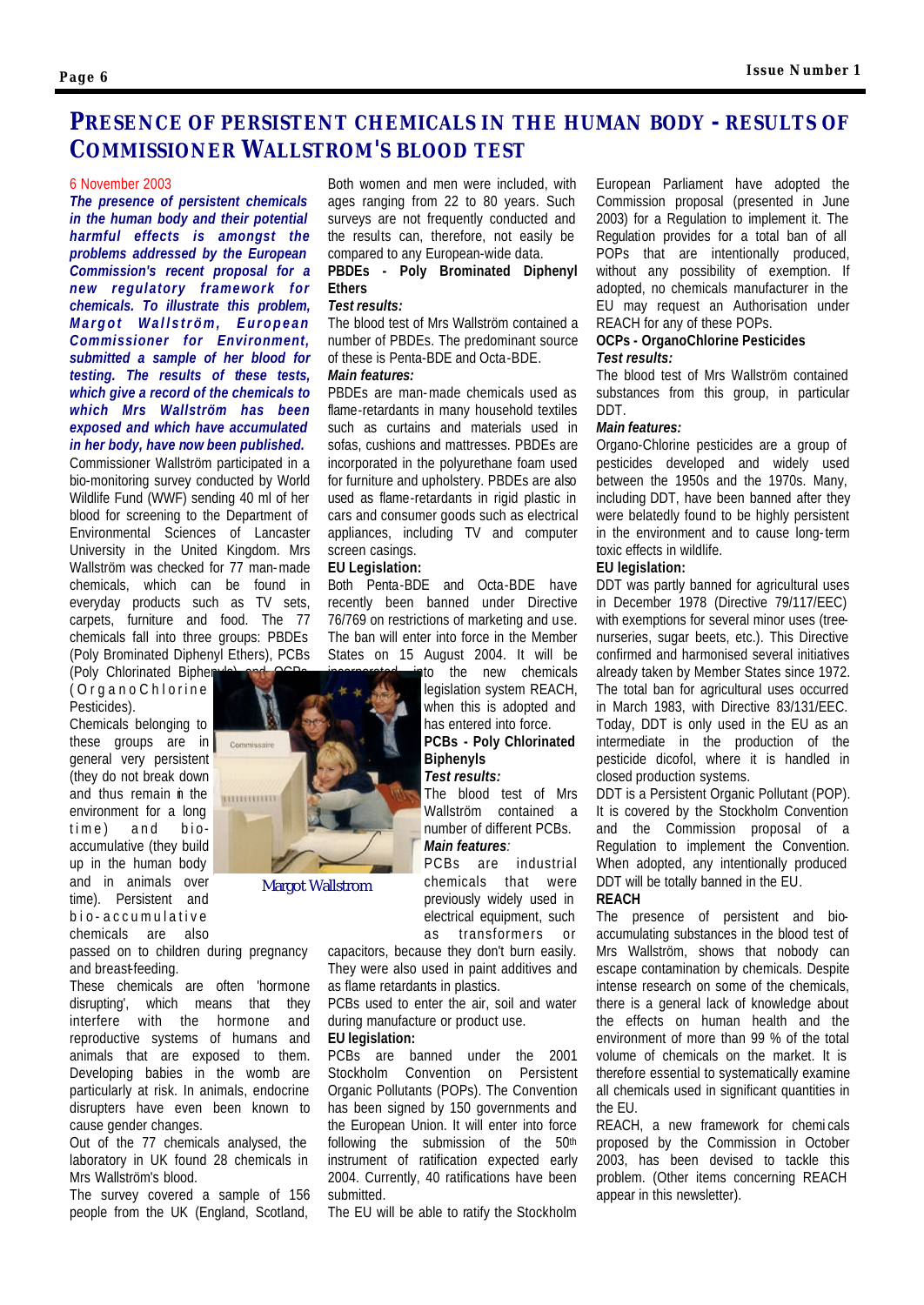## **C**HEMICALS SOCIAL PARTNERS SIGN **J**OINT **S**TATE-MENT ON **I**NDUSTRY **P**OLICY (CONCERNS ON REACH)

In November 2003, the Europeanlevel social partners in the chemicals sector signed a joint statement on the future of the industry, in the light of a new draft EU Regulation for this sector.

The European-level social partners in the chemicals sector - the European, Mine, Chemical and Energy Workers' Federation (EMCEF) and the European Chemical Employers' Group (ECEG) - signed a joint statement on a new policy for the chemicals industry on 27 November 2003, along with the European Chemical Industry Council (CEFIC) industry association. The statement was signed at the end of a European social dialogue conference in Madrid and was prompted by concerns over a proposal for a new Regulation issued by the European Commission on 29 October 2003. Under the proposed new **Registration, Evaluation and Authorisation of CHemicals Regulation (REACH**), enterprises that manufacture or import more



### Reach proposals continue to cause concern

than one tonne of a chemical substance per year would be required to register it in a central database. The aims of the proposed new Regulation are to improve the protection of human health and the environment while maintaining the competitiveness and enhancing the innovative capability of the EU chemicals industry.

**In the joint statement, the signatories stress the importance of the chemicals industry for the whole European economy and its employment, stating that this industry employs over 1.7 million people in Europe. They also maintain**

that it is necessary to promote the continuous improvement of the performance of the European chemicals industry in the area of health, safety and the environment, although they note that the efforts of both employers and employees in this area have resulted in a safety performance which is well above the average for industry. Other areas highlighted as important in the industry include the development of qualifications through initial and continuous training and the need to attract highly qualified staff by offering attractive employment opportunities in the field of research and training.

The parties also state that they are concerned by the reactions among the chemicals industry and its employees to an impact analysis of the **REACH**  proposal on the performance and employment of the chemical industry. They also fear that **REACH** will halt innovation at a crucial time for European economies. They state, however, that it is possible to make **REACH** compatible with the need for competitiveness and the economic and social goals set at the Lisbon European Council in March 2000 (EU0004241F) if the following conditions are met:

- priority should be given to competitiveness in order to be able to foster the economy, employment and the environment;
- attention must be paid to the protection of confidential business information against unfair competition;
- the creation of unnecessary bureaucratic burdens should be avoided, as should disproportionate obstacles affecting product ranges and the supply chain of chemicals;
- the limited resources of small and medium-sized enterprises to face additional administrative requirements need to be taken into account;
- the additional burden of adapting to a new system so soon after complying with the current one must be considered and reduced to a minimum;
- the new system must prioritise the required tasks. Chemicals of lesser risk, such as intermediates and polymers, should be exempted; and
- the future European agency for chemicals should have a central and leading role in implementing the legislation efficiently.

As a contribution to an adequate and balanced chemical product policy, the signatory parties state their intention to:

- promote information and training of employees in the chemicals industry and in `downstream´ industries on the safe use of chemical products;
- diffuse best practices in the chemicals and downstream industries;
- participate in and contribute to the evaluation of the efficiency of regulations by the authorities in this area; and

fully involve the new EU Member States, taking into consideration the additional burden for their industry in this area.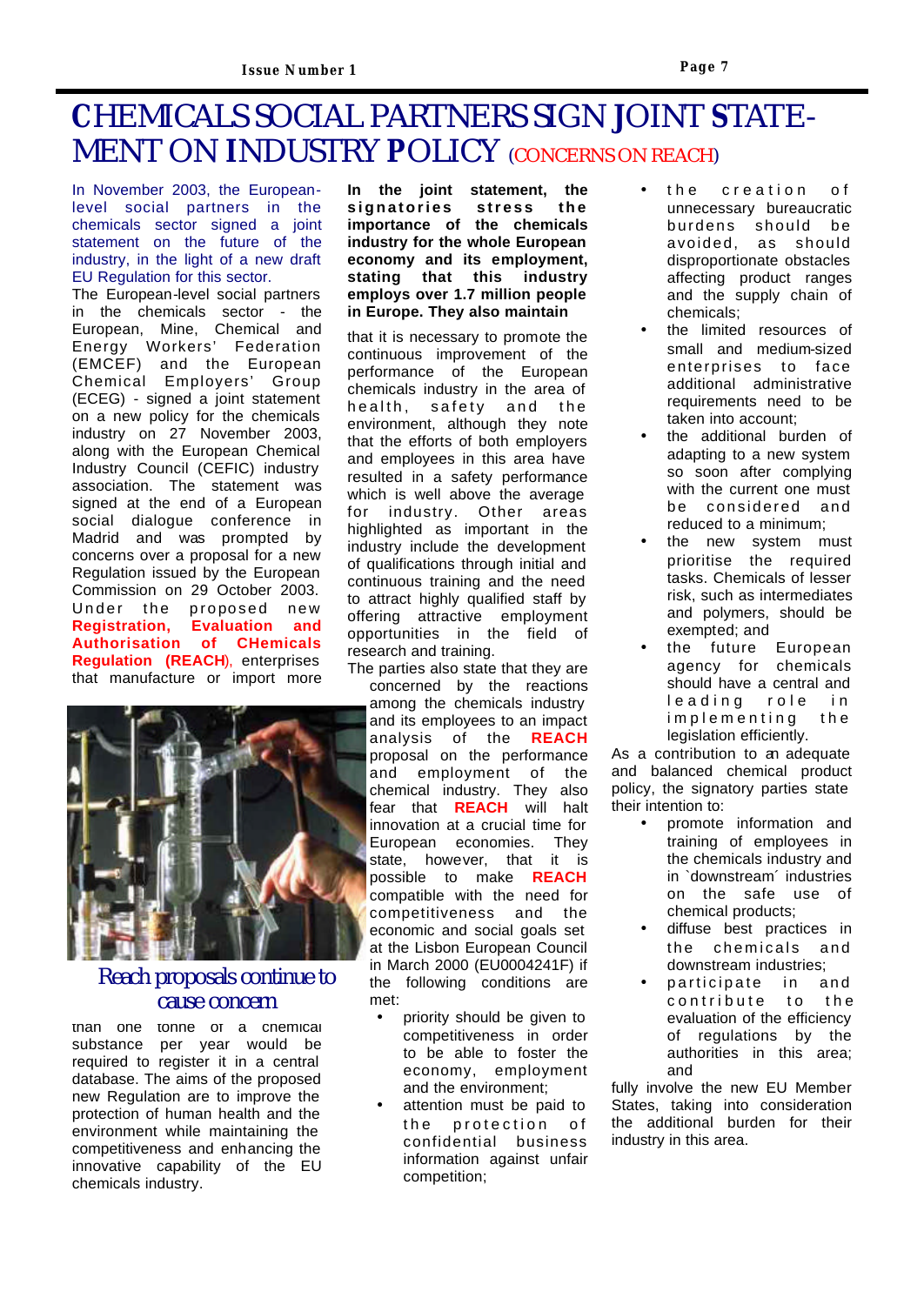#### **Page 8**

## **E**NVIRONMENT **P**OLICY **R**EVIEW

#### 3 December 2003

#### **First Environment Policy Review highlights need to speed up reforms to better protect the environment and promote sustainable development.**

*The Europea n Commission earlier this month adopted its first Environment Policy Review. The main purpose of the Review was to report on developments since 2001 and highlight current priority issues in the EU and national environmental policies. The Review emphasised the need to speed up the pace of reforms to improve the state of the environment in Europe and internationally. The key message was the necessity to achieve a decoupling of economic growth fro m environmental pressures in line with sustainable development. The Review will become a central Commission instrument to regularly follow up and review EU environmental policy, address major implementation gaps and identify new policy challenges.* 

Environmen t Commissioner Margot Wallström said: "This first Environment Policy Review fills a major gap. For the first time, we have the systematic overview and analysis we need to check where we stand when it comes to environmental policies in the EU. This will help us create better policies and achieve sustainable

development ie promote economic growth without impairing environmental protection and social cohesion. The Review, which shows that we are committed to transparency and accountability, will also be an important instrument for our work with the other institutions and Member states. And it will be a handy tool for citizens to see what we do to protect the environment."

The Review sets out the new political context of EU environmental policy since the adoption of the EU Sustainable Development Strategy in 2001 and the entry into force of the 6th Environment Action Programme in 2002. It examines the most pressing threats to the environment and policy responses at EU level to date. It outlines the environmental policy mix required to mak e sustainable development a reality. Particular emphasis will need to be placed on the three cross-cutting objectives which underpin environmental policy, and which can be summarised as the three "I's": **I**ntegration of environmental concerns into other policies, **I** mplementation and **I**nformation. Finally the Review considers the particular challenge of enlargement and developments at an international level.

#### **Key messages**

The Review stresses the necessity for increased efforts to decouple economic growth from environmental pressures in line with the objectives set out in the 6th Environment Action Programme - the

EU's environmental policy agenda until 2012 - and the EU Sustainable Development Strategy. These efforts should focus on:

- ensuring efficient implementation of existin g environmental legislation
- strengthening policy coherence and integration, including through increased use of market - based instruments
- basing our policies on soun d knowledge and information
- continuing to promot e sustainable development on a global scale
- making a success of enlargement.

The challenge of the years to come is to develop balanced policies that will stimulate growth and employment and at the same time protect the environment and human health from increasing pressures, to the benefit of current and future generations.

The Review illustrates the mix of instruments and approaches needed to address this challenge. Together with a renewed emphasis on integration, there is a need for larger and more systematic use of market - base d instruments as a way to minimise the cost of environmental protection and to reduce the implementation gap.

It is also becoming

*(Continued on page 9)*

*The challenge of the years to come is to develo p balance d policies that will stimulate growth and employment and at the same time protect the environment and human health from increasing pressures, to the benefit of current and futur e generations.*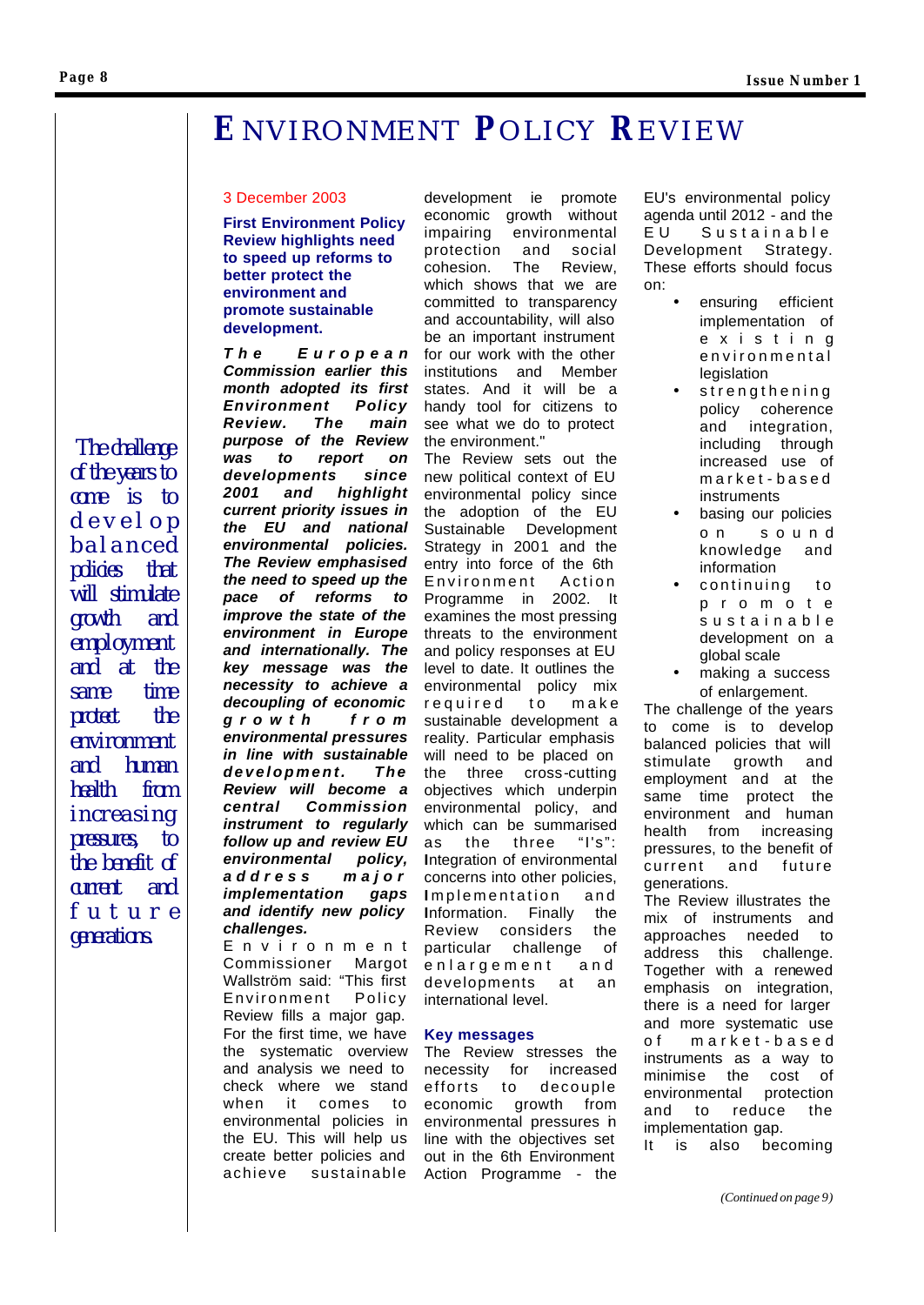## **E**NVIRONMENT **P**OLICY **R**EVIEW

#### *(Continued from page 8)*

increasingly clear that certain environmental objectives cannot be achieved based on EU action alone. What is needed is a joint effort from all levels of government in the EU and the complementary use of policy instruments to maximise synergies between action at EU, national, regional and local levels.

#### **Progress made on priority issues**

#### **Climate change**

Internationally, the EU has played a leading role in developing a multilateral response to global warming and implementing the 1997 Kyoto Protocol. Under the Protocol, the EU has to reduce greenhouse gas emissions by 8% between 1990 and the commitment period 2008-2012. The European Climate

Change Programme launched in 2000 has been the key vehicle to identify measures to curb climate change. A major landmark measure is the EU emissions trading scheme, which, when implemented from 2005 onwards, will help reduce climate change at a lower cost to industry.

Despite this important progress, the situation remains of concern: considering the measures already in place at EU level and in the Member States as well as those that are currently planned, the EU as a whole and nine Member States will miss their Kyoto targets. Therefore, it is crucial that Member States swiftly implement the relevant EU measures recently set in place and in

parallel take additional action, notably through advancing integration of climate change into other policy areas.

#### **Nature and bio-diversity**

The EU has endeavoured to develop policy initiatives consistent with the ambitious objective of halting the decline in biodiversity in Europe by 2010. However, progress has been mixed.

The two major pieces of legislation in this field, the Birds and the Habitats Directive, have recorded serious implementation difficulties. Infringements relating to the two Directives account for over a quarter of the instances where the Commission has taken legal action against Member States. The Commission has therefore stepped up efforts to provide guidance to Member States (for example on sustainable hunting) and to make better use of existing financial instruments to support nature conservation objectives. A key issue for the near future will be to ensure adequate funding for the management of Natura 2000 sites. In addition, it will be necessary to develop policy-relevant indicators on bio-diversity to get a clearer picture of current trends, which the Commission is in the process of doing together with the European Environment Agency. On the integration front, the overhaul of the Common Agricultural Policy, CAP, in

June 2003, which will decouple subsidies from production levels, is a significant achievement in

terms of nature protection. Also encouraging in this respect is the reform of Common Fisheries Policy.

#### **Environment and health**

Protection of human health from environmental threats has been a constant priority for EU environmental policy. In October, the Commission put forward the proposal for a new chemicals policy under which industry will have to provide information on the effects of chemicals on human health and the environment as well as on safe ways of handling them. Known as REACH (Registration, Evaluation and Authorisation of Chemicals), the new regulatory system will make a major contribution to improving health and environmental protection while at the same time maintaining the competitiveness of the chemicals industry and fostering innovation. The Commission has also initiated the development of a new strategy that will tackle environmental risks for human health in a broader sense. While a comprehensive body of legislation addresses the vast majority of single pollutants, there is little knowledge about the combined effects of the various toxic agents in the environment, in particular on vulnerable groups of society such as children. Yet incidents of diseases caused by environmental factors are increasing. Preliminary WHO estimates suggest that almost a third of the global burden of disease can be attributed to

*(Continued on page 10)*

*A major landmark measure is the EU emissions trading scheme, which, when implemented from 200 5 onwards, will help reduce climate change at a lower cost to industry. Despite this important progress, the situation remains of concern: considering the measures already in place at EU level and in the Member States as well as those that are currently planned, the EU as a whole and nine Member States will miss their Kyoto targets.*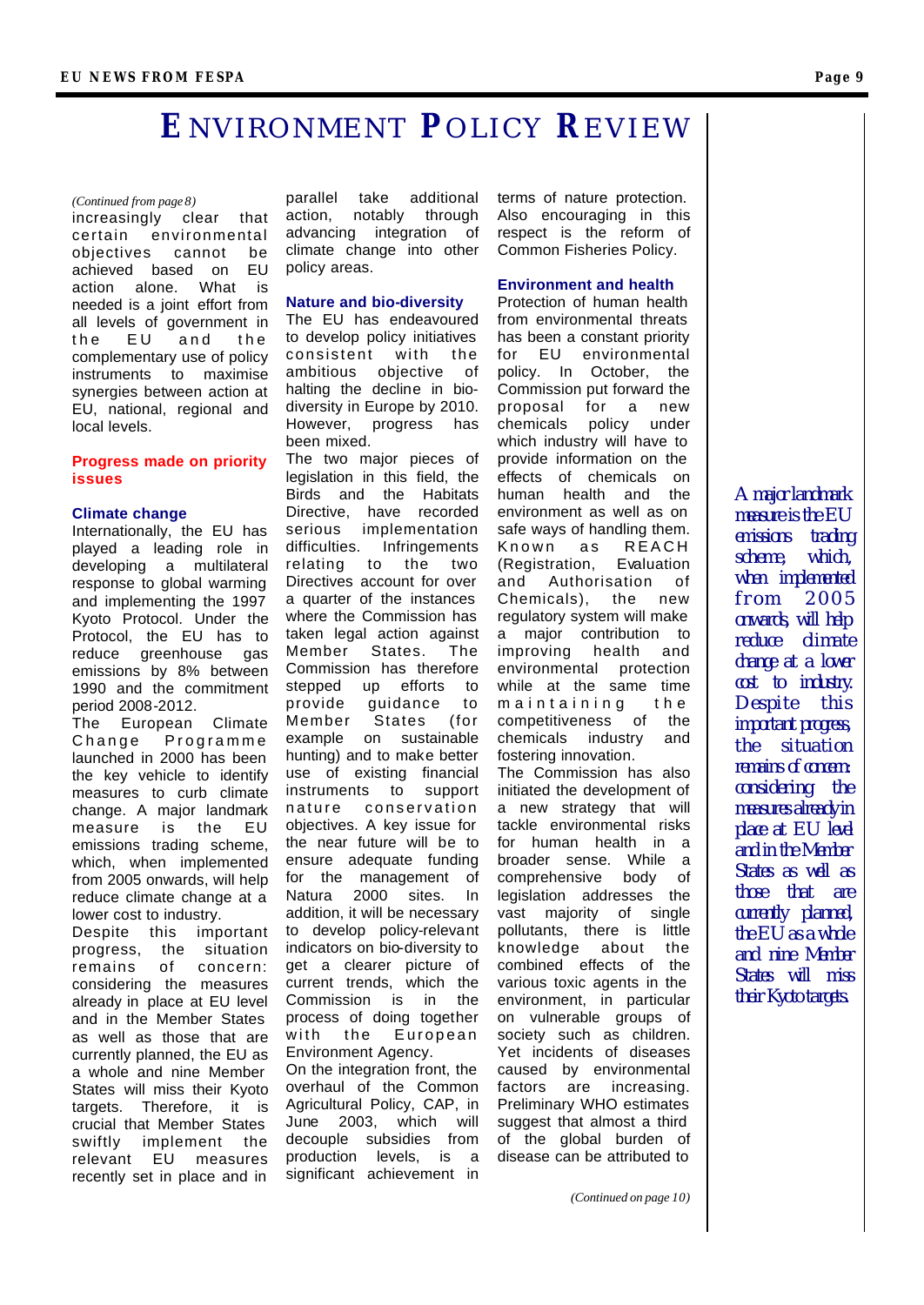*Don't forget FESPA 2005* 

**FESPA** 

rture

**Imaging** Munich 31.5 - 4.6 2005 www.fespa2005.com

of Global

*31st May to 4th June*

*New Munich Trade Fair Centre*

## **E**NVIRONMENT **P**OLICY **R**EVIEW

#### *(Continued from page 9)* these factors.

The Environment and Health Strategy initiated in June seeks to generate and pool knowledge about the interaction between the environment and health to strengthen EU capacity for policymaking in this area.

#### **Resources management**

Finally the Review describes the policy developments in the area of resource management. Recent work has focused on the development of a strategy on the sustainable use of natural resources, which will assess how far policy choices are compatible with the overall dec oupling objective. The elaboration of this strategy will build upon a

number of closely linked initiatives, such as the Integrated Product Policy, IPP, the strategy on waste prevention and recycling (under development) and the Action Plan on Environmenta l Technologies, which will soon be presented.

#### **The Environment Policy Review in prospect**

The 2003 Environment Policy Review is the first of a series. It should also be placed within the context of the Lisbon Strategy on economic and social renewal launched in 2000. The Lisbon Strategy was supplemented by a third, environmental, pillar following the adoption of the EU Sustainable

Development Strategy at the Gothenburg European Council in 2001. The Review will contribute to consolidating the environmental pillar of sustainable development in that context.

Over time, the Environment Policy Review will combine the examination of EU action with a review of main developments in Member States. To this end, one of the suggestions of the Review is to introduce the socalled "Open Method of Coordination" in the environmental field, with a view to mobilising EU institutions and Member States in a joint effort to better define common objectives to achieve common goals. Future editions of the Review will be instrumental in advancing this process.

# **C**LIMATE **C**HANGE - COP9

#### 2 December 2003

**COP9/Climate change: All Parties must maintain momentum to tackle the 21st Century's biggest environmental challenge.**

*The 9th Conference of Parties (COP9) to the United Nation s Framework Convention on Climate Change (UNFCCC) is currently taking place in Milan (1 - 12 December 2003). Environmen t Commissioner Margot Wallström is representing the Europea n Commission at the ministerial session of the conference. One of the EU's main goals at COP 9 is building further confidence in the Kyotoprocess. The EU expects all developed countries to undertake necessary steps, either to fulfil their* 

*Kyoto commitments or to undertake comparable efforts to mitigate climate change. It is important to continue the informal exchange of views in relation to the period post-2012. All UNFCCC Parties need to explore possibilities on how to move the global fight against climate change forward.* 

Margot Wallström said: "COP9 will show again the international community's commitment to the Kyoto Protocol. 120 countries have by now ratified and are eager to implement the Protocol. We will intensify our dialogue with other Parties on how to strengthen efforts to implement the Kyoto Protocol and how to move forward beyond 2012. Disseminating advanced technologies is central to combating climate change while promoting sustainable development."

#### **The EU's key messages**

The EU will take the following key messages to the conference:

> Climate change is a serious problem that requires a global response in order to meet the ultimate objective of the Convention , comprising both mitigation of climate change and adaptation to the effects of climate change.

All Parties must play a full and effective role in tackling climate change. The majority of industrialised countries have ratified the Kyoto Protocol. These countries are busy introducing costeffective policies and measures in order to

*(Continued on page 11)*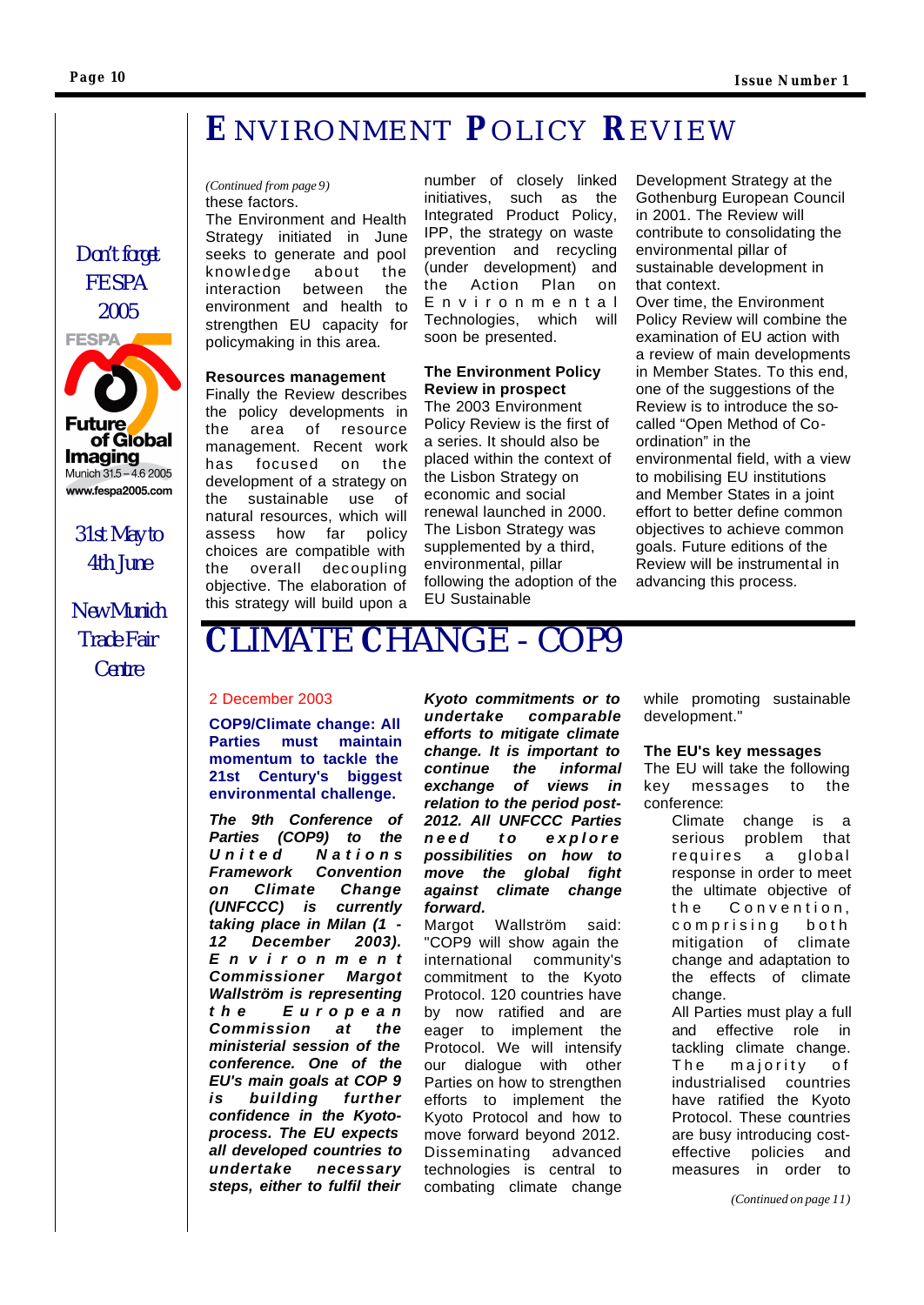# **C**LIMATE **C**HANGE - COP9

*(Continued from page 10)*

reduce greenhouse gas emissions in accordance with their commitments. The Parties that have decided not to ratify the Kyoto Protocol must act on the same terms as the other industrialized countries. The EU expects the US to fully and constructively engage in global action. Responsibility for further action post-2012 should be governed by the principle of 'common but differe ntiate d responsibilities' and should be mindful of countries' differing 'capabilities'. Developed countries will need to continue to demonstrate leadership in tackling greenhouse gas emissions.

The EU believes that emission reductions for developed countries of greater magnitude than those included in the Kyoto Protocol are necessary if we want to meet the ultimate objective of the Convention.

All countries must act to ensure that greenhouse gas concentration in the atmosphere is stabilising at a level that prevents dangerou s anthropogeni c interference with the climate system. This means a strengthening of the emission reductions for developed countries. But, in future, it will also require gradually increasing action by developing countries following sustainable development paths. Some developing countries are already

taking action limiting their emissions. Many actions also produce significant co-benefits, e.g. improving air quality. This shows that there is considerable scope to take advantage of synergies between development and climate policies. Clearly, developing countries have the right to develop and evidently, their emissions will increase from current levels. The actual level of these greenhouse gas emissions will strongly depend on the development path that these countries choose to pursue.

The EU is conscious of the particular vulnerability of developing countries to the adverse impacts of climate change. Some of these impacts are now unavoidable and there is a need for all countries to engage in adaptation measures. The EU will continue to work with developing countries in building their capacities to adapt and in developing measures to respond effectively to the detrimental impacts of climate change. This will necessitate developing capacity building programmes and facilitating technology transfer through public and private initiatives.

#### **COP9 agenda**

COP9 should build further on the agreements made during previous COP meetings, i.e. continue

developing the practical implementation of the Kyoto Protocol. Moreover, awaiting the ratification of the protocol (by Russia) and its entry into



force, COP9 will allow Parties to demonstrate that they are determined to fight climate change globally. 120 Parties have ratified the Kyoto Protocol representing more than 2/3 of the world's population.

There are a number of technical issues on the COPagenda to discuss where agreement could be reached. These are related to the Third<br>Assessment Report, to Assessment adaptation and mitigation, to national communications for developing countries, guidance for the different funding mechanisms for developing countries, technology transfer, and sinks in the Clean Development Mechanism.

#### **Ministerial session**

The Ministerial high-level part of the conference consists of three consecutive roundtables, during which all the Parties will be able to share their views. The round-tables will be on technology, on adaptation, mitigation and sustainable development and on assessment of progress so far.

The round-table on technology has received the widest support and it is therefore likely to receive the highest attention. All Parties have

*All countries must act to ensure that greenhouse gas concentration in the atmosphere is stabilising at a level that prevents dangerous anthropogenic interference with the climate system.*